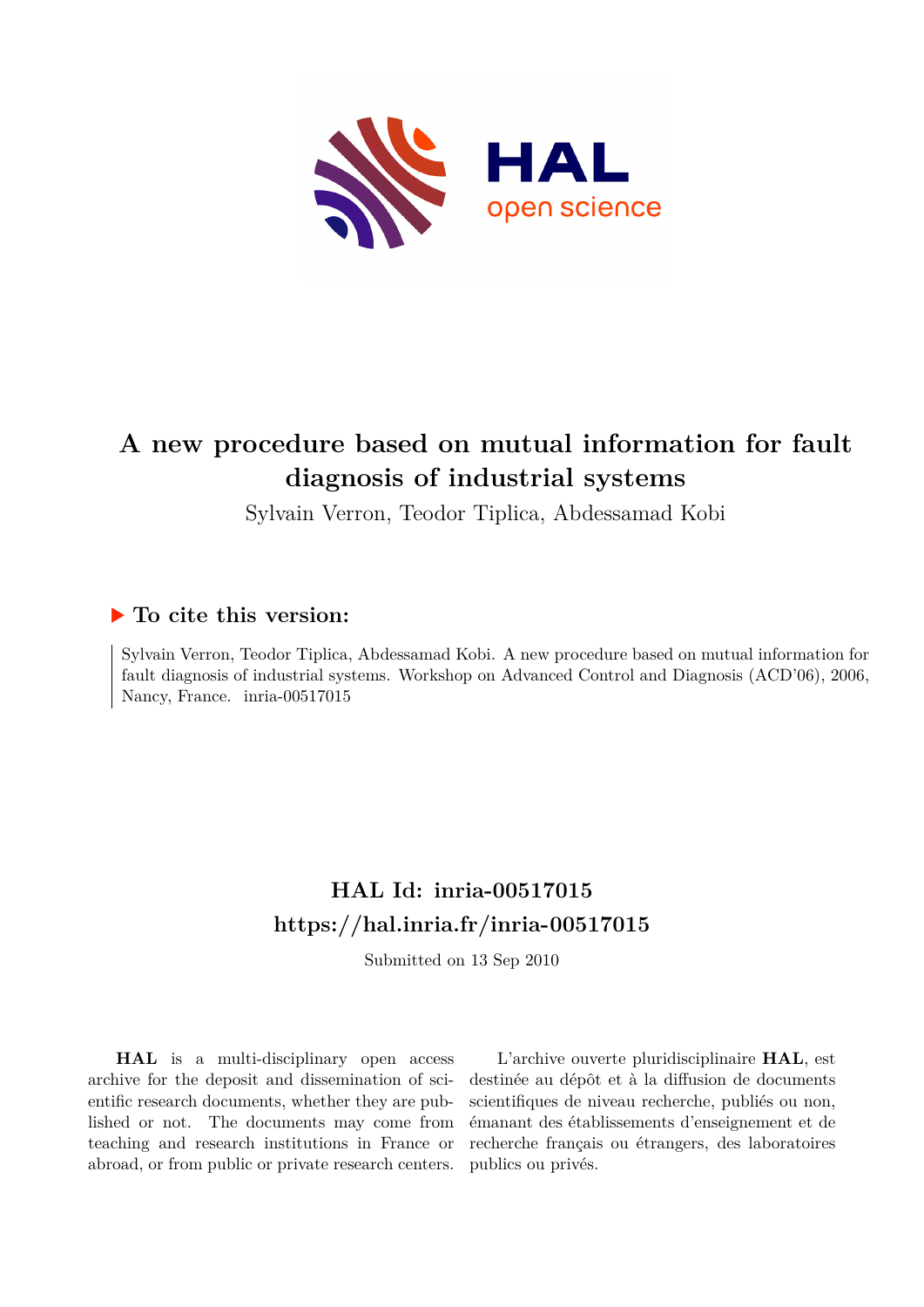## A NEW PROCEDURE BASED ON MUTUAL INFORMATION FOR FAULT DIAGNOSIS OF INDUSTRIAL SYSTEMS

Sylvain Verron <sup>∗</sup>,<sup>1</sup> Teodor Tiplica <sup>∗</sup> Abdessamad Kobi <sup>∗</sup>

<sup>∗</sup> LASQUO/ISTIA, University of Angers, 49000 Angers, France

Abstract: The purpose of this article is to present a new procedure for industrial process diagnosis. This method is based on bayesian classifiers. A feature selection is done before the classification between the different faults of a process. The feature selection is based on a new result about mutual information that we demonstrate. The performances of this method are evaluated on the data of a benchmark example: the Tennessee Eastman Process. Three kinds of fault are taken into account on this complex process. The challenging objective is to obtain the minimal recognition error rate for these 3 faults. Results are given and compared on the same data with those of other published methods.

Keywords: Fault diagnosis, bayesian network classifiers

#### 1. INTRODUCTION

Nowadays, industrial systems have more and more sensors. So, from a process, we can obtain an important amount of data. An active research field is on the utilization of these data in order to control the process. We can view the process control as a four-step procedure. In the first step, the goal is to detect an abnormal situation, a disturbance in the process: this step is named fault detection. The goal of the second step, the fault identification, is to identify the most relevant variables for the diagnosis of the fault (disturbance). The third step is the fault diagnosis, which is the purpose of this article, it consists to determinate which fault has occurred in the process. Finally, the last step is the process recovery whose aim is to return the process in a normal state.

Many data-driven techniques for fault detection can be found in the literature: univariate statistical process control (Shewhart charts) (Shewhart, 1931), multivariate statistical process control  $(T^2)$ and Q charts) (Hotelling, 1947), and some PCA (Principal Component Analysis) based techniques like Multiway PCA or Moving PCA (Bakshi, 1998). In (Kano  $et$  al., 2002), authors make comparisons between these different techniques. For the fault identification, one of the most relevant statistical techniques is the MYT decomposition (Mason et al., 1995) in which authors decompose the  $T^2$  statistic into orthogonal components.

The fault diagnosis procedure can be seen as a classification task. Indeed, process measurements are stored in a database when the process is in control, but also in case of identified out-ofcontrol. Assuming that the number of types of fault (classes) and that the belonging class of each observation is in the database (learning sample), fault diagnosis can be viewed as a supervised classification task whose objective is to class new observations to one of the existing classes. Many classifiers have been developed. We can cite (Duda

<sup>1</sup> Supported by a PhD purpose grant from "Angers Loire Métropôle"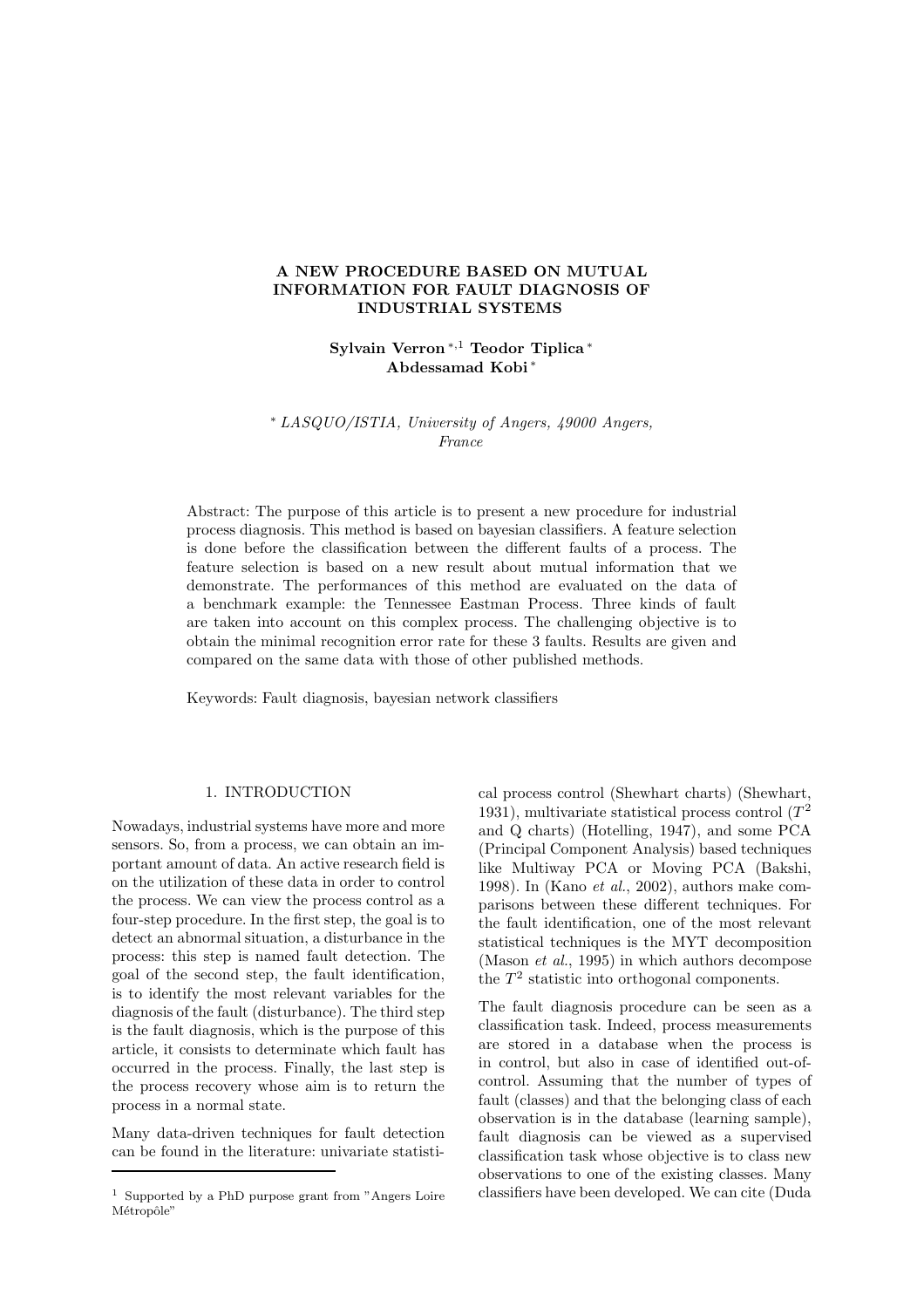et al., 2001) FDA (Fisher Discriminant Analysis) , SVM (Support Vector Machine), kNN (k-nearest neighborhood), ANN (Artificial Neural Networks) and bayesian classifiers. But, performances of all these types of classifiers are reduced in the space described by all the variable of the process. So, before the classification, a feature selection is required in order to obtain better performances.

In this article, we present a new data-driven procedure to diagnosis the disturbances of an industrial system. This procedure includes a feature selection of the most informative group of variables of the system. Then, a bayesian classifier can easily discriminate between the types of fault of the process. The article is structured in the following manner. In the section 2, we present different bayesian classifiers. The section 3 is the demonstration of a new result about mutual information. So, a new fault diagnosis procedure based on this result is shown in the section 4. The section 5 is an application of this procedure on a benchmark problem: the Tennessee Eastman Process. Finally, the section 6 presents conclusion and outlooks of fault diagnosis with bayesian networks.

#### 2. BAYESIAN NETWORK CLASSIFIERS

An interesting bayesian classifier is the Condensed Semi Naïve Bayesian Network (CSNBN) (Kononenko, 1991). The principle of this classifier is to represent some variables in a joint node. So, some normally distributed variables can be modeled with a node representing a multivariate normal distribution. In this way, all correlations of the system will be taken into account. A CSNBN will be composed of two nodes: the class node and a multivariate node. The CSNBN is equivalent to the discriminant rule of the quadratic discriminant analysis (Duda et al., 2001). Although this classifier is well fitted for the classification task of faults in industrial systems, it still remains a problem. If we have non-informative descriptors, the performances (in term of correct classification rate) are poor. So, if we want to diagnosis a system which has many variables, even though only few are really important for classification, other (less important) must not be taken into account. We have to do a selection of the important variables for classification. We will use mutual information for representing the importance of a group of variables in the classification (discrimination) task.

#### 3. A NEW RESULT ABOUT MUTUAL INFORMATION

In the information theory, the Mutual Information  $(I)$ , or transinformation, of two random variables  $x$  and  $y$  is a quantity measuring the mutual dependence of the two variables (Cover and Thomas, 1991). It can be expressed by equation 1.

$$
I(x; y) = \sum_{x,y} p(x,y) \ln \frac{p(x,y)}{p(x)p(y)} \tag{1}
$$

So, if we compute mutual information between the class variable and each descriptor, we can know which descriptor is important for classification and quantify this importance (Perez et al., 2006). But, main problem of this approach is the redundancy. Indeed, assuming two variables with high mutual information with the class variable, to have these 2 variables in the model is not optimal if they share the same information with C (redundancy of the information). So, more interesting is the computation of the mutual information between the class node of a CSNBN and his multivariate node. For multivariate nodes of same dimension, we can evaluate the most informative one. We demonstrate a novel result about the mutual information between a multivariate gaussian (multivariate normally distribution) variable and a multinomial (discrete) variable. This mutual information can be computed as indicated by equation 2. For this equation, it is assumed that: C is a multinomial random variable with r possible values and a probability distribution given by  $P(C = c) = P(c)$ ; **X** is a random variable with a multivariate normal density function of parameters  $\mu$  et  $\Sigma$ ; X conditioned to  $C = c$  follows a multivariate normal density function with parameters  $\mu_c$  et  $\Sigma_c$ .

$$
I(\mathbf{X}; C) = \frac{1}{2} \left[ \log(|\mathbf{\Sigma}|) - \sum_{c=1}^{r} P(c) \log(|\mathbf{\Sigma}_{c}|) \right]
$$
(2)

Proof of this result is demonstrated in the following equations. As demonstrated in chapter 9 of (Cover and Thomas, 1991), entropy of a multivariate normal distribution of dimension p can be written as:

$$
h(\boldsymbol{X}) = -\int_{x} p(x)log p(x)dx = \frac{1}{2}\log(2\pi e)^{p} |\boldsymbol{\Sigma}|
$$
\n(3)

And, definition of mutual information gives: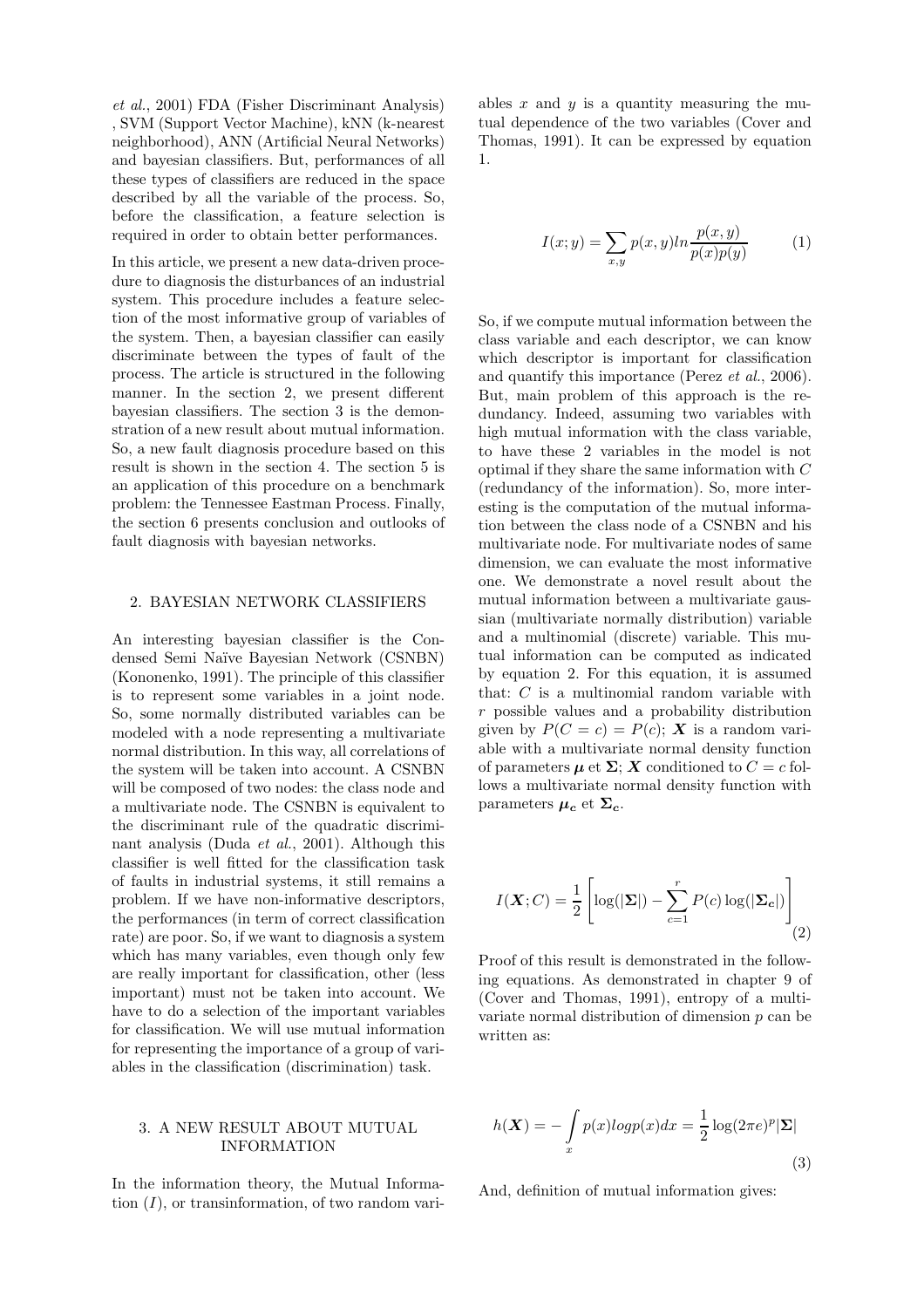$$
I(\boldsymbol{X};C) = \sum_{c=1}^{r} \int_{x} p(c,x) \log \frac{p(c,x)}{P(c)p(x)} dx
$$
  
= 
$$
\sum_{c=1}^{r} \int_{x} P(c)p(x|c) \log \frac{p(x|c)}{P(c)p(x)} dx
$$
  
= 
$$
\sum_{c=1}^{r} P(c) \int_{x} p(x|c) \log p(x|c) dx
$$
  
- 
$$
\sum_{c=1}^{r} \int_{x} P(c)p(x|c) \log p(x) dx
$$
 (4)

We can see that the integral of the first term is the definition of the entropy of a multivariate normal distribution with mean  $\mu_c$  and covariance matrix  $\Sigma_c$ . The second term can be developed as follow:

$$
\sum_{c=1}^{r} \int_{x} P(c)p(x|c) \log p(x) dx
$$
  
= 
$$
\int_{x} \sum_{c=1}^{r} p(x, c) \log p(x) dx
$$
  
= 
$$
\int_{x} p(x) \log p(x) dx
$$
  
= 
$$
-\frac{1}{2} \log(2\pi e)^{p} |\Sigma|
$$
(5)

then,

$$
I(\boldsymbol{X}; C) = \sum_{c=1}^{r} P(c) \left( -\frac{1}{2} \log(2\pi e)^n |\boldsymbol{\Sigma}_c| \right)
$$
  
+ 
$$
\frac{1}{2} \log(2\pi e)^n |\boldsymbol{\Sigma}| \qquad (6)
$$
  
= 
$$
\frac{1}{2} \left[ \log \left( |\boldsymbol{\Sigma}| \right) - \sum_{c=1}^{r} P(c) \log(|\boldsymbol{\Sigma}_c|) \right] (7)
$$

So, I can be computed for all different groups of variables (descriptors) of an industrial system. The most important group of variables for the classification task will be those that have an important I value. Of course, comparison of I can only be done between variables groups of same dimension. Indeed, adding variables to the model increases information of the model. We can also give this result in the case of the univariate case for the normal variable. Indeed, for the case of a distribution  $N(\mu, \sigma^2)$ ,  $|\Sigma| = \sigma^2$  and the equation 3 becomes:

$$
I(X;C) = \frac{1}{2} \left[ \log(\sigma^2) - \sum_{c=1}^{r} P(c) \log(\sigma_c^2) \right]
$$
 (8)

The result of this equation 8 has been demonstrated in (Perez et al., 2006) and corresponding to a special case of the new demonstrated result of the equation 2.

### 4. PROCEDURE FOR FAULT DIAGNOSIS

The objective of this procedure is to select a group of variables S giving good performances of discrimination between the different faults (classes) of an industrial system. The optimal solution to obtain a good classifier would be to estimate the misclassification rate of all the possible groups S. But, assuming an industrial system with  $p$ variables, the number of possible groups that can be constructed is  $\sum_{i=1}^{p}$  $\binom{p}{i}$ . So, for example, given a system of 20 variables, we must construct 1048575 different groups and evaluate them with a cross validation technique. Of course, this solution can be effective for system with few variables, but we consider that in many cases the number of possible groups is too high for this exhaustive and timeconsuming search. So, we propose a new procedure for fault diagnosis of an industrial system with p descriptors (variables). This procedure is composed of four main steps: firstly, search the best group  $S_k$  of k variables for  $k = 1$  to p (obtaining  $p$  groups); secondly, for each group  $S_k$  selected at the first step, evaluate the misclassification rate (average and standard deviation) of a m-fold cross validation with the classifier; thirdly, select the group giving the lower average error with the lower dimension. Finally, learn the classifier on the total learning data and classify the new faulty observations. Of course, once that the diagnosis is correct, the new faulty observations and the class of the fault are added to the faults database. The schema of this procedure can be found on the figure 1. As the fourth step is basic, we will develop only the first three steps in the next sections. These three first steps represent a new heuristic search in the space of all possible groups of variables in order to select the group giving the best results for future classification.

#### 4.1 Step 1: search in the space of possible groups variables

Always assuming an industrial system of p variables, the aim of this first step is to select the best (the more informative on the class) group of variables  $S_k$  for each possible dimension k (so, for  $k = 1$  to p). For that, we will use the new result that we have demonstrated in the section 3: the mutual information between a multivariate gaussian variable and a multinomial variable. The method consists to search the most informative variable  $(k = 1)$  and select  $S_1$  corresponding to the variable maximizing  $I$  computed with the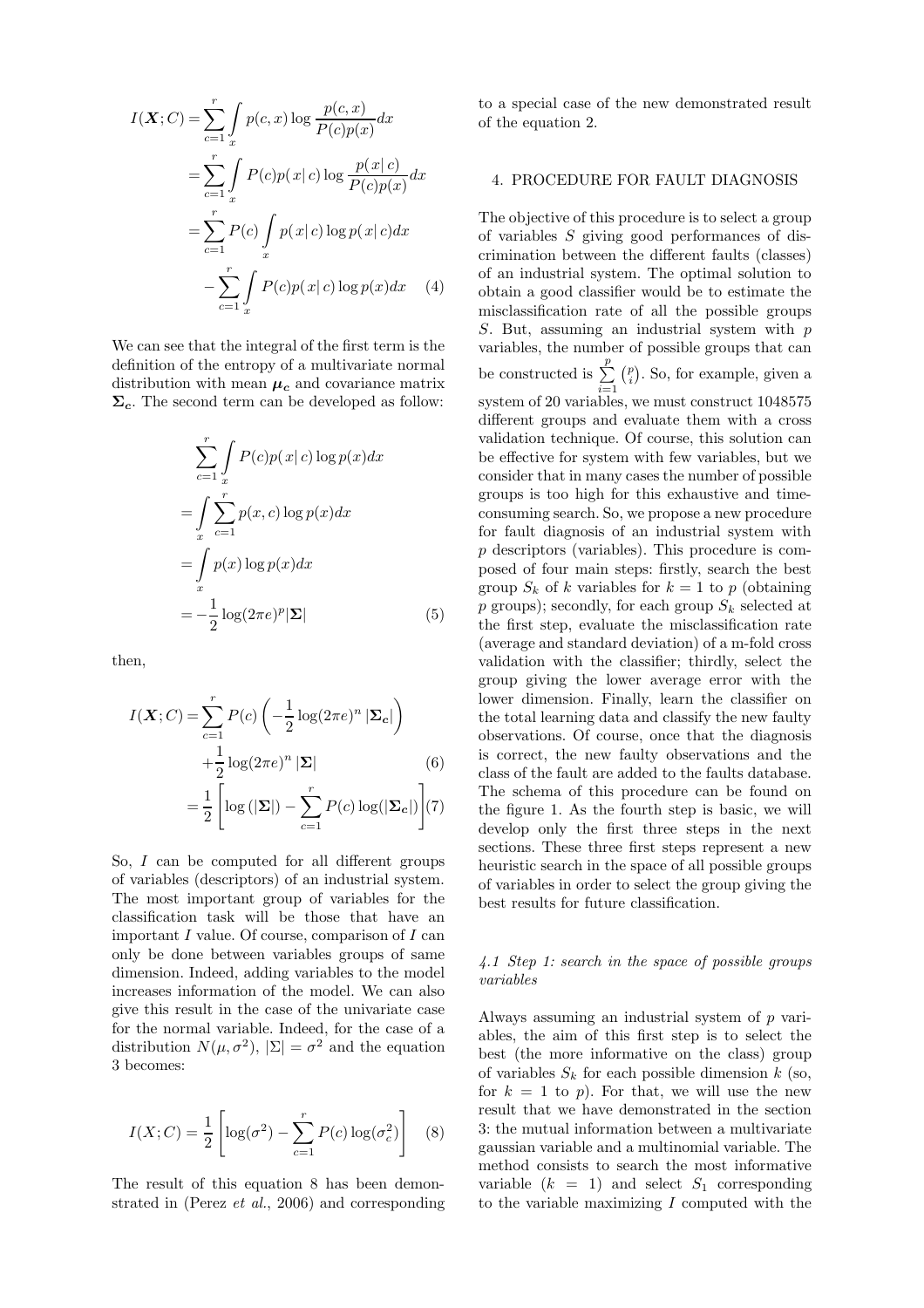

Fig. 1. The procedure for fault diagnosis

equation 8. In the next step the mutual information I of all possible groups of dimension  $k (k = 2)$ comprising  $S_1$  are computed with equation 2, and the group having the maximum I is chosen as  $S_2$ , and iteratively so on. So, in this approach, we start with no variable and we add one iteratively. An example of the search for a 4 variables system is given on the figure 2.



Fig. 2. Example of the search for a 4 variables system

At the end of one of these searches (forward or backward),  $\sum_{i=1}^{p}$  $i \choose i-1$  groups of variables have been evaluated (for  $p = 20$  it is equal to 210) and p groups have been selected. But, it is still necessary to identify a performing group for classification (fault diagnosis).

#### 4.2 Step 2: evaluation of the selected groups of variables

The objective of this second step is the evaluation, with the classifier, of the  $p$  different groups of

variables that have been selected in the first step. Of course, the evaluation is done only on the training dataset (database). For this evaluation procedure, we apply a well known technique: the m-fold cross validation (Cover, 1969). In the mfold cross validation, the training dataset is divided into m subsets. So, for each m, one of the m subsets is used as the testing set, and the m-1 other subsets are put together to form the training set. Then the average and the standard deviation of the error for all m trials is computed (Duda et  $al., 2001$ ).

#### 4.3 Step 3: selection of the best group of variables

The aim of this step is to select the best group of variables for the fault diagnosis. The first idea is the selection of the group giving the lower misclassification (average error) at the step 2 (mfold cross validation). But, this is not a good way. Indeed, we can represent the error function of the number of feature (see figure 3).



Fig. 3. Average error function of the number of features

We can distinctly see 3 areas: Area A represents an area where the error decreases when the number of feature increases, indicating that the number of feature is not quite important to obtain good discrimination; Area B is a quite constant error on some numbers of feature with  $N_{min}$  the number of feature having the lower error; and in area C, the error increases when the number of feature increases implying that too many features give noise for discriminating. So, if our goal is to select the group of variables giving the lower error but with the lower number of feature,  $N_{min}$  is not a good choice. Indeed, we can see that  $N_b$  is a better choice because the error is statistically equivalent to the error of  $N_{min}$  but with a lower number of feature. So, for this third step, the idea is to select the group  $S_{min}$  of dimension  $N_{min}$ giving the lower average misclassification rate. After that, hypothesis tests are made in order to compare the average error of  $S_{min}$  and the average error of all  $S_k$  with  $k < N_{min}$ . Then the group  $S_b$ (group where the average error is comparable to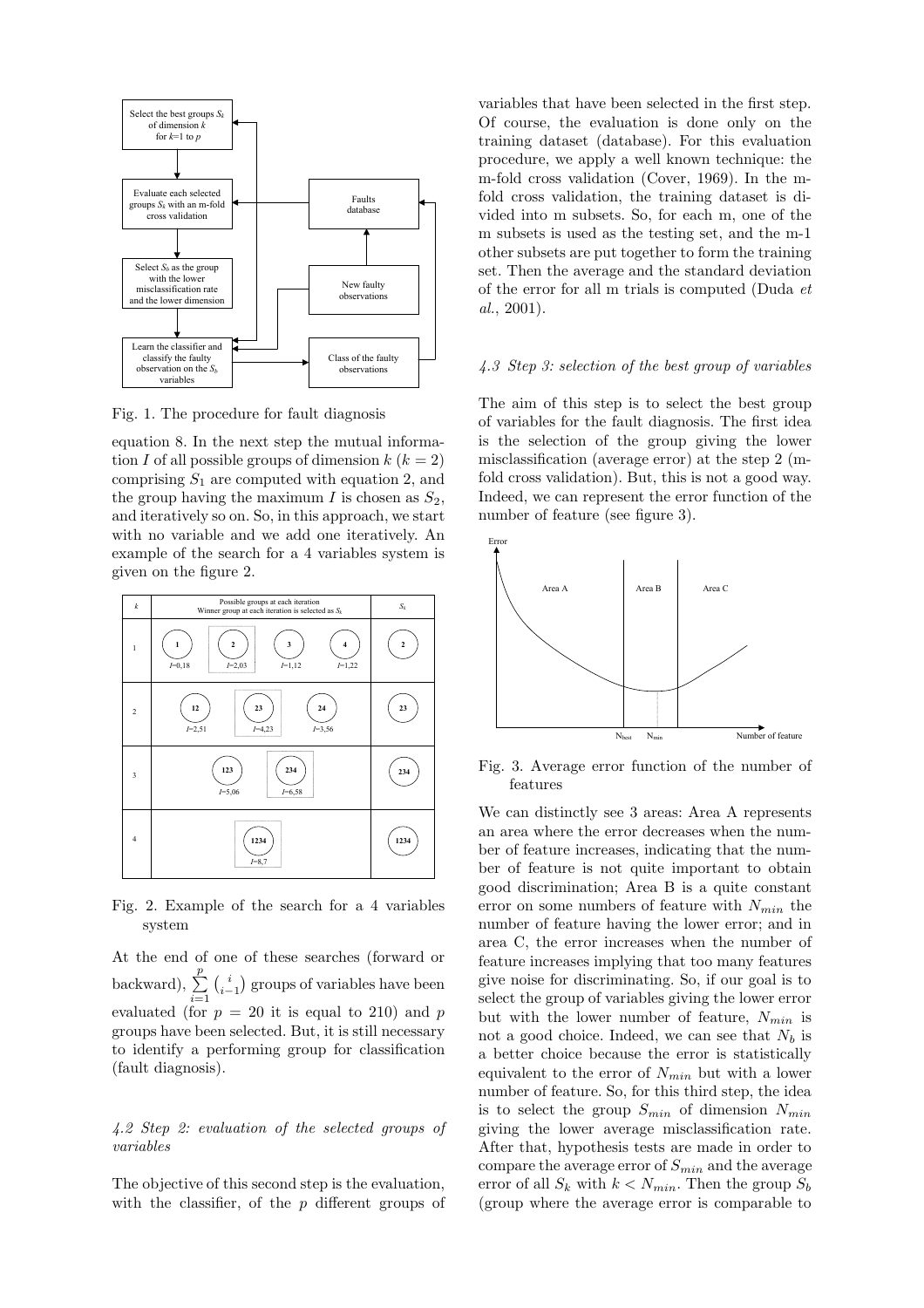the average error of  $S_{min}$  but with  $N_b < N_{min}$ ) is selected.

Now, we will see an application of this approach on a benchmark problem: the Tennessee Eastman Process.

#### 5. APPLICATION TO THE TEP

#### 5.1 Presentation of the TEP

The process simulator for the Tennessee Eastman Industrial Challenge Problem was created by the Eastman Chemical Company to provide a realistic industrial process in order to evaluate process control and monitoring methods (Downs and Vogel, 1993). The Tennessee Eastman Process (TEP) is a chemical process. It is composed of five major operation units: a reactor, a condenser, a compressor, a stripper and a separator. Four gaseous reactant A, C, D, E and an inert B are fed to the reactor where the liquid products F, G and H are formed. This process has 12 input variables and 41 output variables. It has 20 types of identified faults.

The TEP is entirely described in the article of Downs and Vogel (Downs and Vogel, 1993). This plant is open-loop unstable. So, it is also a benchmark problem for control techniques. Some fault detection approaches have been tested on the TEP (Kano et al., 2002; Lee et al., 2004; Kruger et al., 2004). Some fault diagnosis techniques have also been tested on the TEP (Chiang et al., 2001; Chiang et al., 2004; Kulkarni et al., 2005). In (Chiang et al., 2004; Kulkarni et al., 2005), authors focus on only 3 types of faults and give the datasets they used. For this reason, we will take the same data that in these articles and we will compare our approach to others.

Consequently, we have taken into account 3 types of faults named: fault 4, 9 and 11 (see table 1). These three types of fault are good representations of overlapping data and so, are not easy to classify.

| Class                                    | Fault type                                                                                        | Train         | Test |  |
|------------------------------------------|---------------------------------------------------------------------------------------------------|---------------|------|--|
|                                          |                                                                                                   | $_{\rm data}$ | data |  |
| 1                                        | Fault 4: step change in<br>the reactor cooling wa-<br>ter inlet temperature                       | 480           | 800  |  |
| 2                                        | Fault 9: random varia-<br>tion in D feed temper-<br>ature                                         | 480           | 800  |  |
| 3                                        | Fault 11: random varia-<br>tion in the reactor cool-<br>ing water inlet temper-<br>$_{\rm ature}$ | 480           | 800  |  |
| Description of fault datasets<br>Tahle 1 |                                                                                                   |               |      |  |

able 1. Description of fault datasets

For each type of faults, we have 2 datasets: a training sample and a testing sample, containing respectively 480 and 800 observations as indicated on the table 1. All computations implicating bayesian networks have been made on Matlab with the BNT (BayesNet Toolbox) developed by Murphy (Murphy, 2001). For an objective comparison to other methods, new faulty observations were not added to the faults database, like it was mentioned in the figure 1. The faults database is composed of the 3 training samples. We also have to notify that only 52 variables are taking into account in this problem because an input variable is constant.

#### 5.2 The new procedure applied on the TEP

As this application has 52 variables, an exhaustive search of all possible groups that can be formed is very important: 4.5036e+015 possible groups. So, we will apply the procedure that we have developed (1378 possible groups evaluated with mutual information). The search algorithm has selected the group 9,21,51. We have to classify 2400 new observations (800 of each type of fault). Result are given in the table 2. We are also giving the results of other methods on the same data. We notify that the results for the FDA (Fisher Discriminant Analysis), SVM (Support Vector Machines), PSVM (Proximal Support Vector Machines) and ISVM (Independent Support Vector Machines) methods are extracted from (Chiang et al., 2004) and (Kulkarni et al., 2005). In order to demonstrate the advantage of a reduced space for discrimination, we also added in the table 2 results of the different methods in the space of the 52 variables (All).

|                                        | Misclassification rate |         |         |  |  |
|----------------------------------------|------------------------|---------|---------|--|--|
| Method                                 | All                    | 9,51    | 9,21,51 |  |  |
| <b>FDA</b>                             | 38%                    | 18%     |         |  |  |
| <b>SVM</b>                             | 44\%                   | $6.5\%$ |         |  |  |
| <b>PSVM</b>                            | 35%                    | $6.0\%$ |         |  |  |
| <b>ISVM</b>                            | 29.86%                 | $6.0\%$ |         |  |  |
| <b>CSNBN</b>                           | 18.83\% 5.87\%         |         | 5.67%   |  |  |
| Table 2. Misclassification rate of the |                        |         |         |  |  |

different methods in the different spaces

Firstly, we can see that all the methods gives better results in the reduced space than in the space of all the variables. So, as expected, a feature selection is necessary to well diagnosis the disturbances of an industrial system. Second interesting remark is the fact that on a same space, the best classifier is the CSNBN. Indeed, CSNBN outperforms all other classifiers (FDA, and SVM based classifiers) in the space of the 52 variables, but also in the reduced space 9,51. The fact that CSNBN outperforms FDA is not